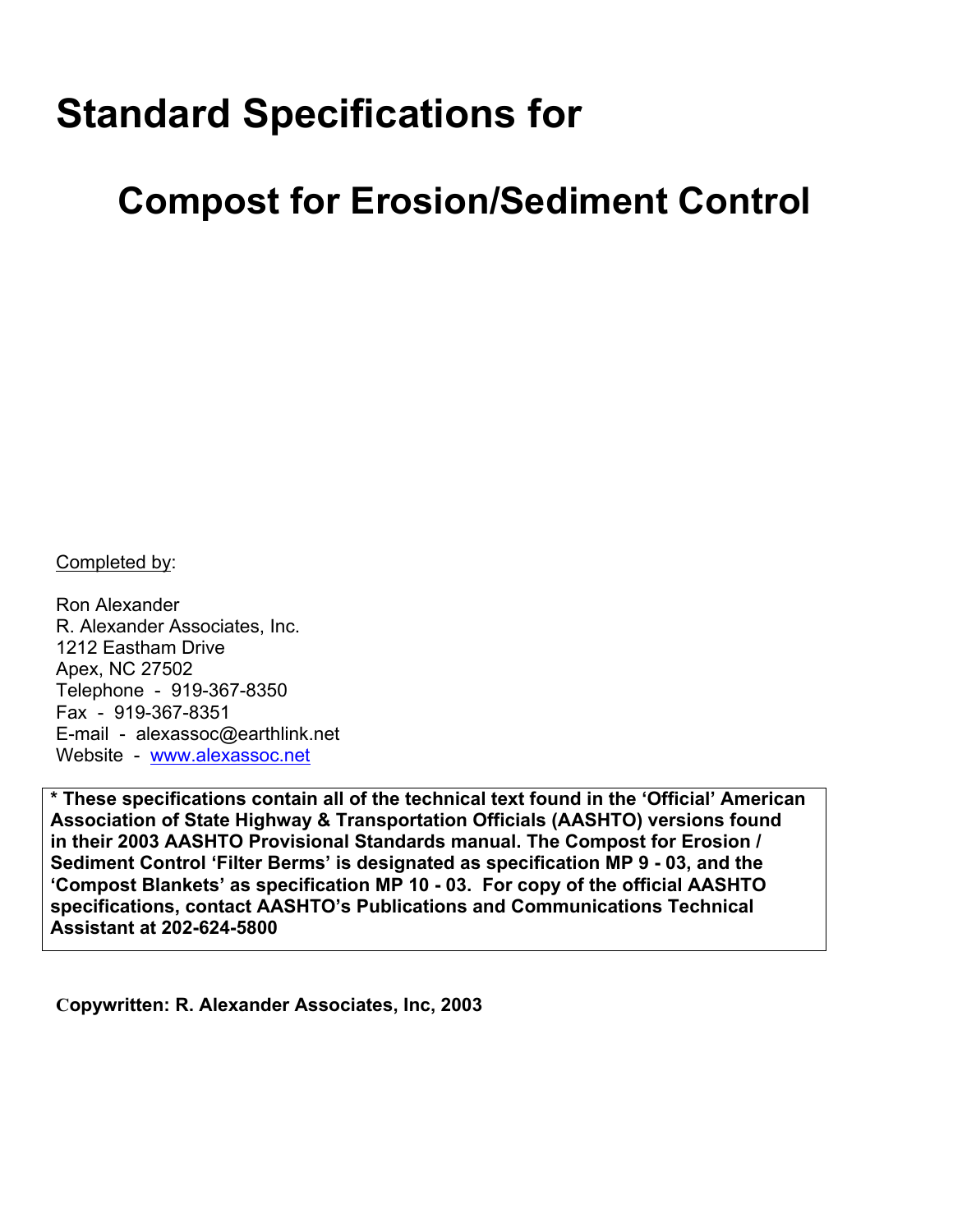# **Standard Specification for Compost for Erosion/Sediment Control (Filter Berms)**

## **SCOPE**

This specification covers compost produced from various organic by-products for use as a filter berm media for erosion/sediment control. The technique described in this specification is primarily used for temporary erosion/sediment control applications, where perimeter controls are required or necessary.

This technique is appropriate for slopes up to a 2:1 grade (horizontal distance : vertical distance) and on level surfaces and should only be used in areas that have sheetflow drainage patterns (not areas that receive concentrated flows).

## **GENERAL DESCRIPTION**

Compost is the product resulting from the controlled biological decomposition of organic material, occurring under aerobic conditions, that has been sanitized through the generation of heat and stabilized to the point that it is appropriate for its particular application. Active composting is typically characterized by a high-temperature phase that sanitizes the product and allows a high rate of decomposition, followed by a lower-temperature phase that allows the product to stabilize while still decomposing at a slower rate. Compost should possess no objectionable odors or substances toxic to plants, and shall not resemble the raw material from which it was derived. Compost contains plant nutrients but is typically not characterized as a fertilizer.

Compost may be derived from a variety of feedstocks, including agricultural, forestry, food, or industrial residuals; biosolids (treated sewage sludge); leaf and yard trimmings; manure; tree wood; or source-separated or mixed solid waste.

Proper thermophilic composting, meeting the US Environmental Protection Agency's definition for a 'process to further reduce pathogens' (PFRP), will effectively reduce populations of human and plant pathogens, as well as destroy noxious weed seeds and propagules.

Compost is typically characterized as a finely screened and stabilized product that is used as a soil amendment. However, most composts also contain a wood based fraction (e.g., bark, ground brush and tree wood, wood chips, etc.) which is typically removed before use as a soil amendment. This coarser, woody fraction of compost plays an important role when compost is used in erosion and sediment control. It is even possible to add fresh, ground bark or composted, properly sized wood based materials to a compost product, as necessary, to improve its efficacy in this application.

Compost products acceptable for this application must meet the chemical, physical and biological properties outlined in the section below.

#### **PRODUCT PARAMETERS**

Compost products specified for use in this application must meet the criteria specified in Table 1. The products' parameters will vary based on whether vegetation will be established on the filter berm.

Only compost products that meet all applicable state and federal regulations pertaining to its production and distribution may be used in this application. Approved compost products must meet related state and federal chemical contaminant (e.g., heavy metals, pesticides, etc.) and pathogen limits pertaining to the feedstocks (source materials) in which it is derived.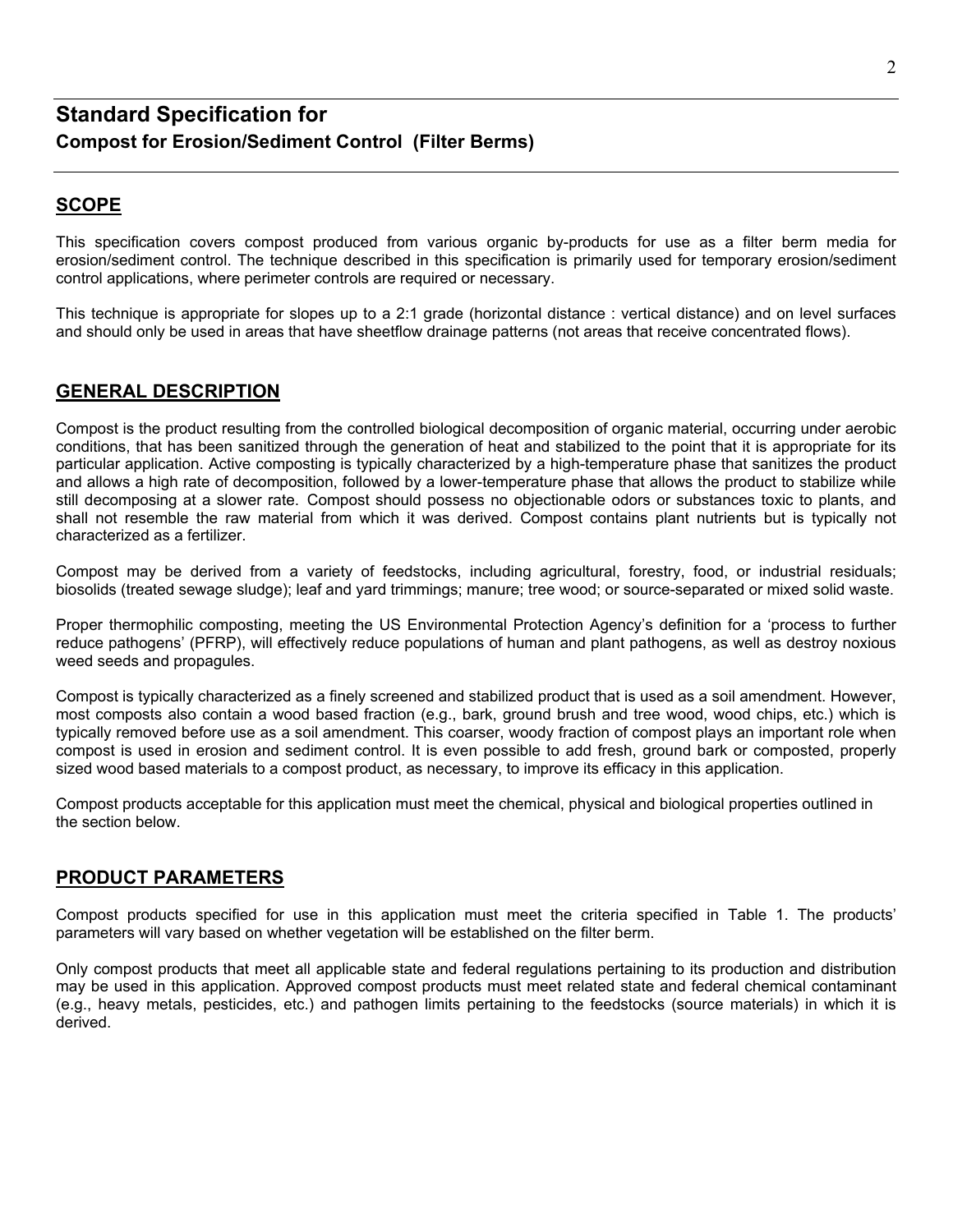#### **Table 1 – Filter Berm Media Parameters**

| Parameters <sup>1,4</sup>                         | <b>Reported as</b><br>(units of measure)            | Filter Berm to be<br>Vegetated                                                          | <b>Filter Berm to be left</b><br>Un-vegetated                                           |
|---------------------------------------------------|-----------------------------------------------------|-----------------------------------------------------------------------------------------|-----------------------------------------------------------------------------------------|
| $pH^2$                                            | pH units                                            | $5.0 - 8.5$                                                                             | N/A                                                                                     |
| Soluble Salt<br>Concentration <sup>2</sup>        | dS/m (mmhos/cm)                                     | Maximum 5                                                                               | N/A                                                                                     |
| (electrical conductivity)                         |                                                     |                                                                                         |                                                                                         |
| <b>Moisture Content</b>                           | %, wet weight basis                                 | $30 - 60$                                                                               | $30 - 60$                                                                               |
| <b>Organic Matter Content</b>                     | %, dry weight basis                                 | $25 - 65$                                                                               | $25 - 100$                                                                              |
| Particle Size                                     | % passing a selected mesh<br>size, dry weight basis | 3" (75 mm), 100%<br>$\bullet$<br>passing                                                | 3" (75 mm), 100%<br>$\bullet$<br>passing                                                |
|                                                   |                                                     | 1" (25mm), 90% to<br>$\bullet$<br>100% passing                                          | 1" (25mm), 90% to<br>$\bullet$<br>100% passing                                          |
|                                                   |                                                     | 3/4" (19mm), 70% to<br>$\bullet$<br>100% passing                                        | 3/4" (19mm), 70% to<br>$\bullet$<br>100% passing                                        |
|                                                   |                                                     | 1/4" (6.4mm), 30% to<br>$\bullet$<br>75% passing                                        | 1/4" (6.4mm), 30% to<br>$\bullet$<br>75% passing                                        |
|                                                   |                                                     | Maximum:                                                                                | Maximum:                                                                                |
|                                                   |                                                     | particle size length of 6"<br>(152mm)                                                   | particle size length of 6"<br>$\bullet$<br>(152mm)                                      |
|                                                   |                                                     | (no more than 60% passing<br>$1/4$ " (6.4 mm) in high<br>rainfall/flow rate situations) | (no more than 50% passing<br>$1/4$ " (6.4 mm) in high<br>rainfall/flow rate situations) |
| Stability <sup>3</sup>                            |                                                     |                                                                                         |                                                                                         |
| Carbon Dioxide                                    | mg CO <sub>2</sub> -C per g OM per day              | < 8                                                                                     | N/A                                                                                     |
| <b>Evolution Rate</b>                             |                                                     |                                                                                         |                                                                                         |
| <b>Physical Contaminants</b><br>(man-made inerts) | %, dry weight basis                                 | < 1                                                                                     | < 1                                                                                     |

**1** Recommended test methodologies are provided in Test Methods for the Examination of Composting and Compost (TMECC, The US Composting Council) 2

Each specific plant species requires a specific pH range. Each plant also has a salinity tolerance rating, and maximum

tolerable quantities are known. When specifying the establishment of any plant or turf species, it is important to understand their pH and soluble salt requirements, and how they relate to the compost in use.

**<sup>3</sup>**Stability/Maturity rating is an area of compost science that is still evolving, and as such, other various test methods could be considered. Also, never base compost quality conclusions on the result of a single stability/maturity test.<br><sup>4</sup> Landscape architects and project (field) engineers may modify the allowable compost specification ranges based on specific

and plant requirements.

Very coarse (woody) composts that contain less than 30% of fine particles (1mm in size) should be avoided if optimum reductions in total suspended solids (TSS) is desired or if the berm is to be seeded.

In regions subjected to higher rates of precipitation and/or greater rainfall intensity, larger compost filter berms should be used. In these particular regions, coarser compost products are preferred as the filter berm must allow for an improved water percolation rate.

**Notes**: Specifying the use of compost products that are certified by the US Composting Council's Seal of Testing Assurance (STA) Program (www.compostingcouncil.org) will allow for the acquisition of products that are analyzed on a routine basis, using the specified test methods. STA participants are also required to provide a standard product label to all customers, allowing easy comparison to other products.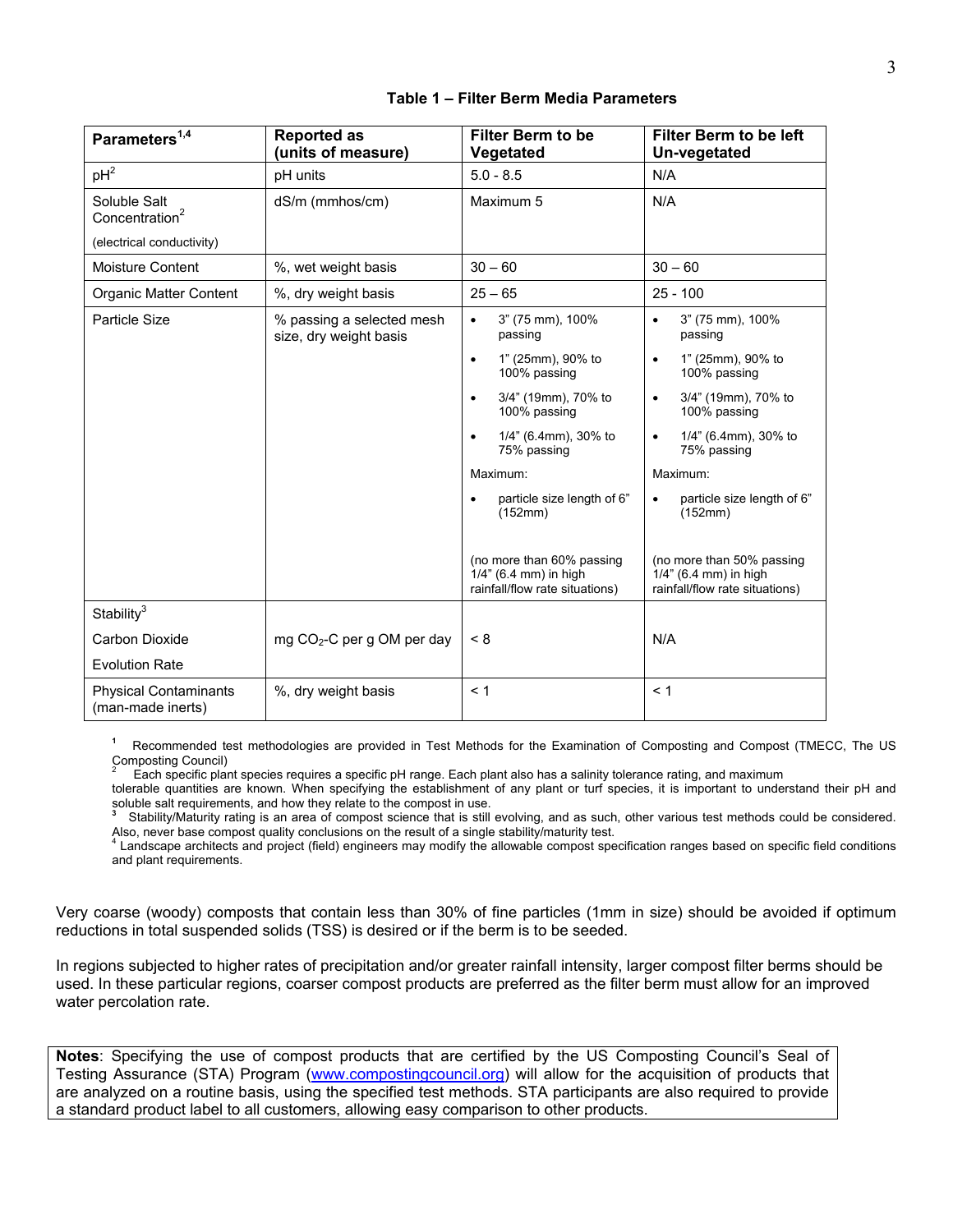## **FIELD APPLICATION**

The following steps shall be taken for the proper installation of compost as a filter berm for erosion/sediment control on both level and sloped areas.

Parallel to the base of the slope, or around the perimeter of affected areas, construct a trapezoidal berm at the dimensions specified in Table 2. In general, when compost filter berms are used to control erosion/sediment near, or on a slope, the base of the berm should be twice the height of the berm.

Compost shall be applied to the dimensions specified in Table 2.

| Annual<br><b>Rainfall/Flow Rate</b> | <b>Total Precipitation &amp;</b><br><b>Rainfall Erosivity Index</b> | Dimensions for the<br><b>Compost Filter Berm</b><br>(height x width)                                            |
|-------------------------------------|---------------------------------------------------------------------|-----------------------------------------------------------------------------------------------------------------|
| Low                                 | $1-25$ ",<br>20-90                                                  | $1'x 2' - 1.5'x 3'$<br>$(30 \text{ cm} \times 60 \text{ cm} - 45 \text{ cm} \times 90 \text{ cm})$              |
| Average                             | $26 - 50$ ",<br>91-200                                              | $1'$ x 2' - 1.5' x 3'<br>$(30 \text{ cm} \times 60 \text{ cm} - 45 \text{ cm} \times 90 \text{ cm})$            |
| High                                | 51" and above,<br>201 and above                                     | $1.5' \times 3' - 2' \times 4'$<br>$(45 \text{ cm} \times 90 \text{ cm} - 60 \text{ cm} \times 120 \text{ cm})$ |

#### **Table 2 – Compost Filter Berm Dimensions**

Compost filter berm dimensions should be modified based on specific site (e.g., soil characteristics, existing vegetation) and climatic conditions, as well as particular project related requirements. The severity of slope grade, as well as slope length will also influence the size of the berm.

In regions subjected to higher rates of precipitation and/or rainfall intensity, as well as spring snow melt, larger berms should be used. In these regions, and on sites possessing severe grades or long slope lengths, berms possessing a larger dimension may be used. Berms may be placed at the top and the base of the slope, a series of berms may be constructed down the profile of the slope (15-25' apart), or berms may be used in conjunction with a compost blanket (surface applied compost). In these particular regions, as well as regions subject to wind erosion, coarser compost products are also preferred for use in filter berm construction.

In regions subject to lower rates of precipitation and/or rainfall intensity, smaller berms may be used. However, the minimum filter berm dimensions shall be 1' high (30 cm) by 2' wide (60 cm). Also, specific regions may receive higher rainfall rates, but this rainfall is received through low intensity rainfall events (e.g., the Northwestern U.S.). These regions may use smaller berms.

Larger berms should also be used where required to be in place and functioning for more than one year.

Compost shall be uniformly applied using an approved spreader unit; including pneumatic blowers, specialized berm machines, etc. When applied, the compost should be directed at the soil surface, compacting (settling) and shaping the berm to some degree. The filter berm may also be applied by hand when approved by the Project Engineer or Landscape Architect/Designer.

On highly unstable soils, use compost filter berms in conjunction with appropriate structural measures. If used in conjunction with a silt fence, the silt fence fabric shall be laid on the soil surface with the lip facing the slope. The compost filter berm shall be constructed at the base of the silt fence (downhill side) and over the entire fence fabric lip.

Seeding the berm may be done, if desired, in conjunction with pneumatic blowing, or following berm construction with a hydraulic seeding unit, or by hand.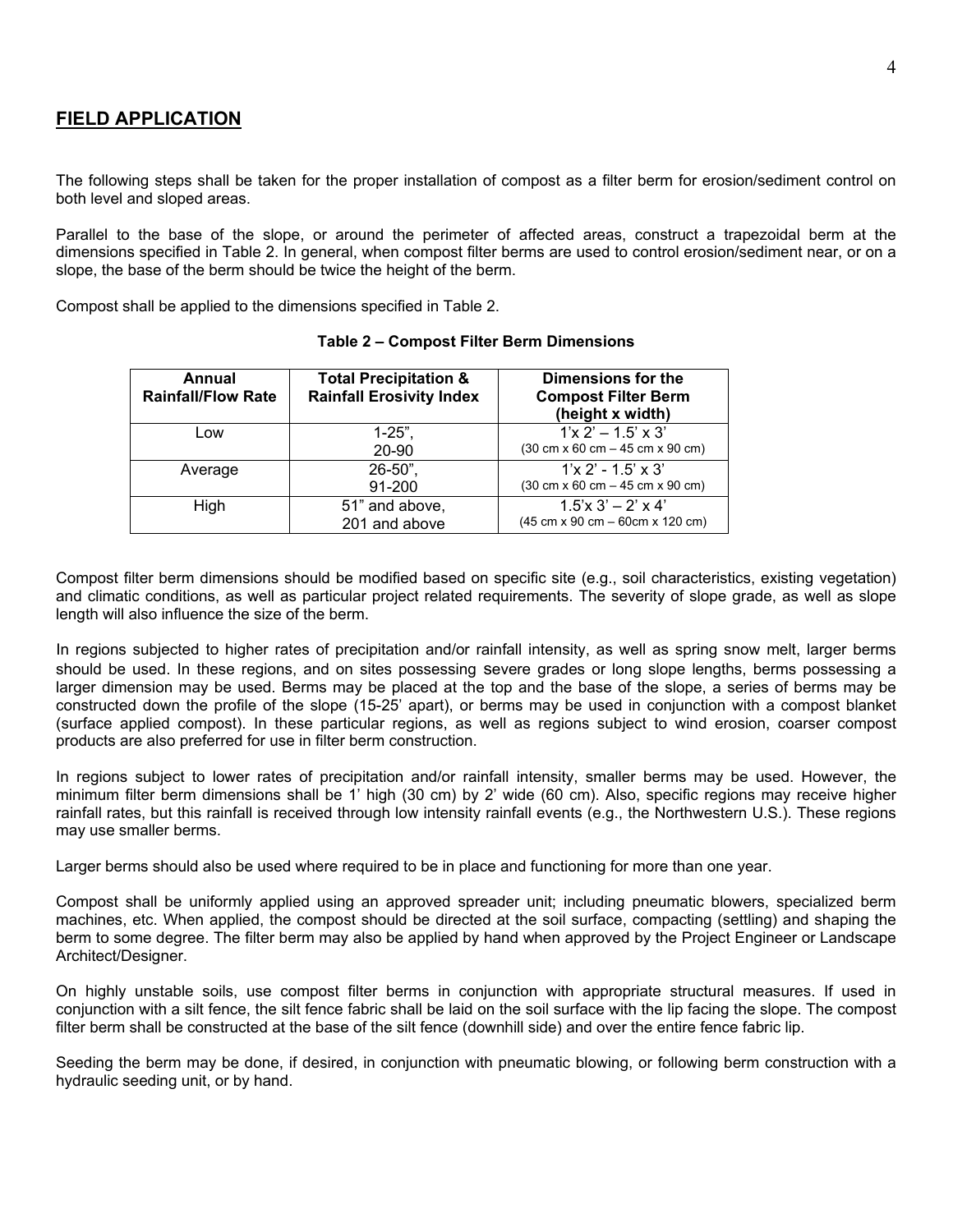# **Standard Specification for Compost for Erosion/Sediment Control (Compost Blanket)**

## **SCOPE**

This specification covers compost produced from various organic by-products, for use as a surface mulch for erosion/sediment control on sloped areas. This technique may be used for both temporary and permanent erosion/sediment control applications.

This technique is appropriate for slopes up to a 2:1 grade (horizontal distance : vertical distance), and should only be used in areas that have sheetflow drainage patterns (not areas that receive concentrated flows). This technique may also be used on up to 1:1 slopes with proper consideration to length of slope and compost application rates (depth).

## **GENERAL DESCRIPTION**

Compost is the product resulting from the controlled biological decomposition of organic material, occurring under aerobic conditions, that has been sanitized through the generation of heat and stabilized to the point that it is appropriate for its particular application. Active composting is typically characterized by a high-temperature phase that sanitizes the product and allows a high rate of decomposition, followed by a lower-temperature phase that allows the product to stabilize while still decomposing at a slower rate. Compost should possess no objectionable odors or substances toxic to plants, and shall not resemble the raw material from which it was derived. Compost contains plant nutrients but is typically not characterized as a fertilizer.

Compost may be derived from a variety of feedstocks, including agricultural, forestry, food, or industrial residuals; biosolids (treated sewage sludge); leaf and yard trimmings; manure; tree wood; or source-separated or mixed solid waste.

Proper thermophilic composting, meeting the US Environmental Protection Agency's definition for a 'process to further reduce pathogens' (PFRP), will effectively reduce populations of human and plant pathogens, as well as destroy noxious weed seeds and propagules.

Compost is typically characterized as a finely screened and stabilized product that is used as a soil amendment. However, most composts also contain a wood based fraction (e.g., bark, ground brush and tree wood, wood chips, etc.) which is typically removed before use as a soil amendment. This coarser, woody fraction of compost plays an important role when compost is used in erosion and sediment control. It is even possible to add fresh, ground bark or composted, properly sized wood based material to a compost product, as necessary, to improve its efficacy in this application.

Compost products acceptable for this application must meet the chemical, physical and biological properties outlined in the section below.

#### **PRODUCT PARAMETERS**

Compost products specified for use in this application are described in Table 1. The product's parameters will vary based on whether vegetation will be established on the treated slope.

Only compost products that meet all applicable state and federal regulations pertaining to its production and distribution may be used in this application. Approved compost products must meet related state and federal chemical contaminant (e.g., heavy metals, pesticides, etc.) and pathogen limit standards pertaining to the feedstocks (source materials) in which it is derived.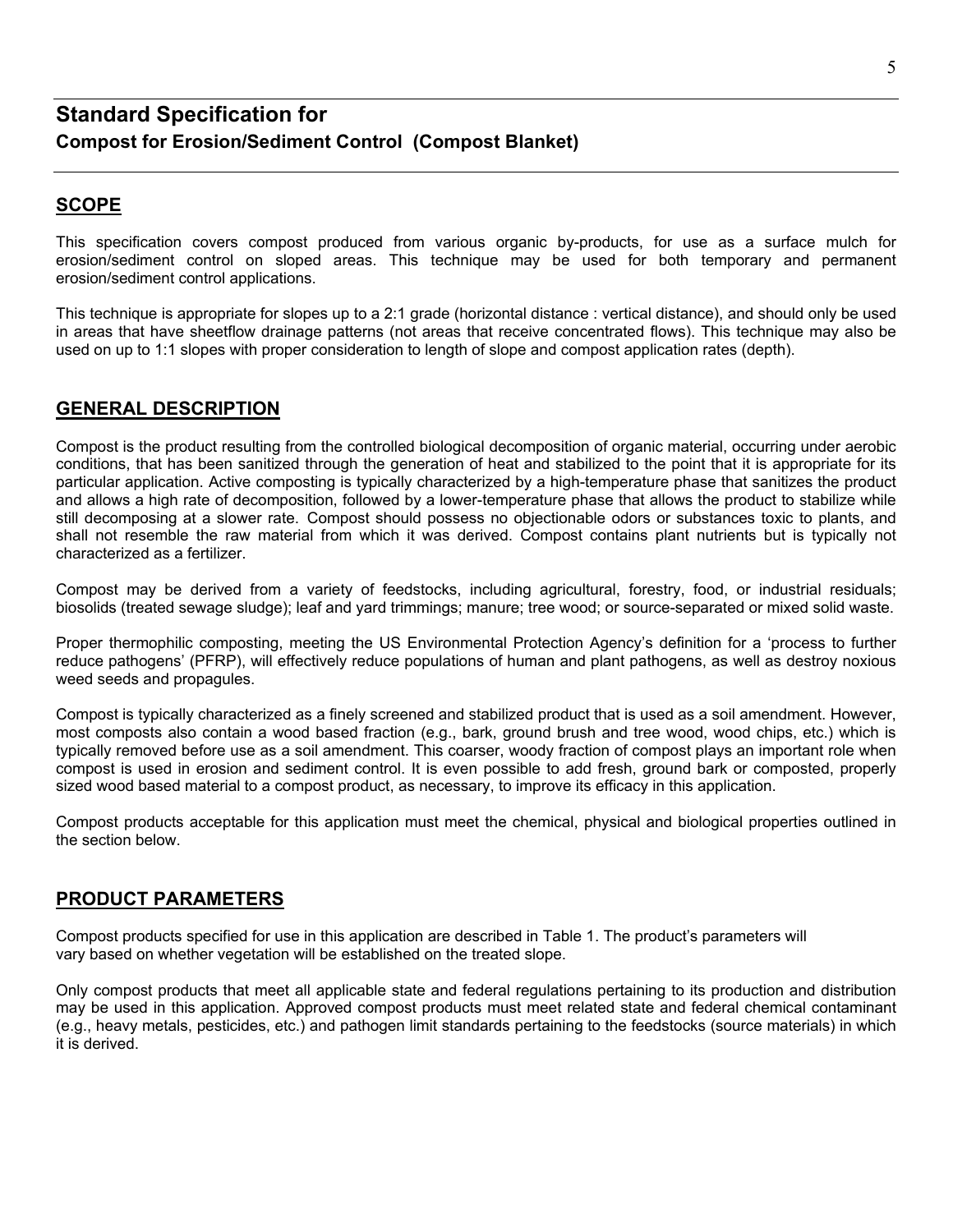#### **Table 1 – Compost Blanket Parameters**

| Parameters <sup>1,4</sup>                         | <b>Reported as</b><br>(units of measure)               | <b>Surface Mulch to be</b><br>Vegetated               | <b>Surface Mulch to be</b><br>left Un-vegetated     |
|---------------------------------------------------|--------------------------------------------------------|-------------------------------------------------------|-----------------------------------------------------|
| $pH^2$                                            | pH units                                               | $5.0 - 8.5$                                           | N/A                                                 |
| Soluble Salt<br>Concentration                     | dS/m (mmhos/cm)                                        | Maximum 5                                             | Maximum 5                                           |
| (electrical conductivity)                         |                                                        |                                                       |                                                     |
| <b>Moisture Content</b>                           | %, wet weight basis                                    | $30 - 60$                                             | $30 - 60$                                           |
| Organic Matter Content                            | %, dry weight basis                                    | $25 - 65$                                             | 25-100                                              |
| <b>Particle Size</b>                              | % passing a selected<br>mesh size, dry weight<br>basis | 3" (75 mm), 100%<br>$\bullet$<br>passing              | 3" (75 mm), 100%<br>$\bullet$<br>passing            |
|                                                   |                                                        | 1" (25mm), 90% to<br>$\bullet$<br>100% passing        | 1" (25mm), 90% to<br>$\bullet$<br>100% passing      |
|                                                   |                                                        | 3/4" (19mm), 65% to<br>٠<br>100%passing               | 3/4" (19mm), 65% to<br>٠<br>100%passing             |
|                                                   |                                                        | $1/4$ " (6.4 mm), 0% to<br>$\bullet$<br>75% passing   | $1/4$ " (6.4 mm), 0% to<br>$\bullet$<br>75% passing |
|                                                   |                                                        | Maximum particle length<br>$\bullet$<br>of 6" (152mm) | Maximum particle length<br>of 6" (152mm)            |
| Stability <sup>3</sup>                            |                                                        |                                                       |                                                     |
| Carbon Dioxide                                    | mg $CO2$ -C per g OM per<br>day                        | < 8                                                   | N/A                                                 |
| <b>Evolution Rate</b>                             |                                                        |                                                       |                                                     |
| <b>Physical Contaminants</b><br>(man-made inerts) | %, dry weight basis                                    | < 1                                                   | < 1                                                 |

**1** Recommended test methodologies are provided in Test Methods for the Examination of Composting and Compost (TMECC, The US Composting Council)

Each specific plant species requires a specific pH range. Each plant also has a salinity tolerance rating, and maximum

tolerable quantities are known. When specifying the establishment of any plant or turf species, it is important to understand their pH and soluble salt requirements, and how they relate to the compost in use.

**<sup>3</sup>**Stability/Maturity rating is an area of compost science that is still evolving, and as such, other various test methods could be considered.

Also, never base compost quality conclusions on the result of a single stability/maturity test.<br><sup>4</sup> Landscape architects and project (field) engineers may modify the allowable compost specification ranges based on specific and plant requirements.

Very coarse compost should be avoided if the slope is to be landscaped or seeded as it will make planting and crop establishment more difficult.

In regions subject to higher rates of precipitation and/or rainfall intensity, higher compost application rates should be used. In these particular regions, as well as regions subject to wind erosion, coarser compost products are preferred.

**Notes**: Specifying the use of compost products that are certified by the US Composting Council's Seal of Testing Assurance (STA) Program (www.compostingcouncil.org) will allow for the acquisition of products that are analyzed on a routine basis, using the specified test methods. STA participants are also required to provide a standard product label to all customers, allowing easy comparison to other products.

**Where water quality is an issue, or in areas in proximity to sensitive water bodies, the appropriate compost product should be used, and vegetating the compost blanket should be considered.**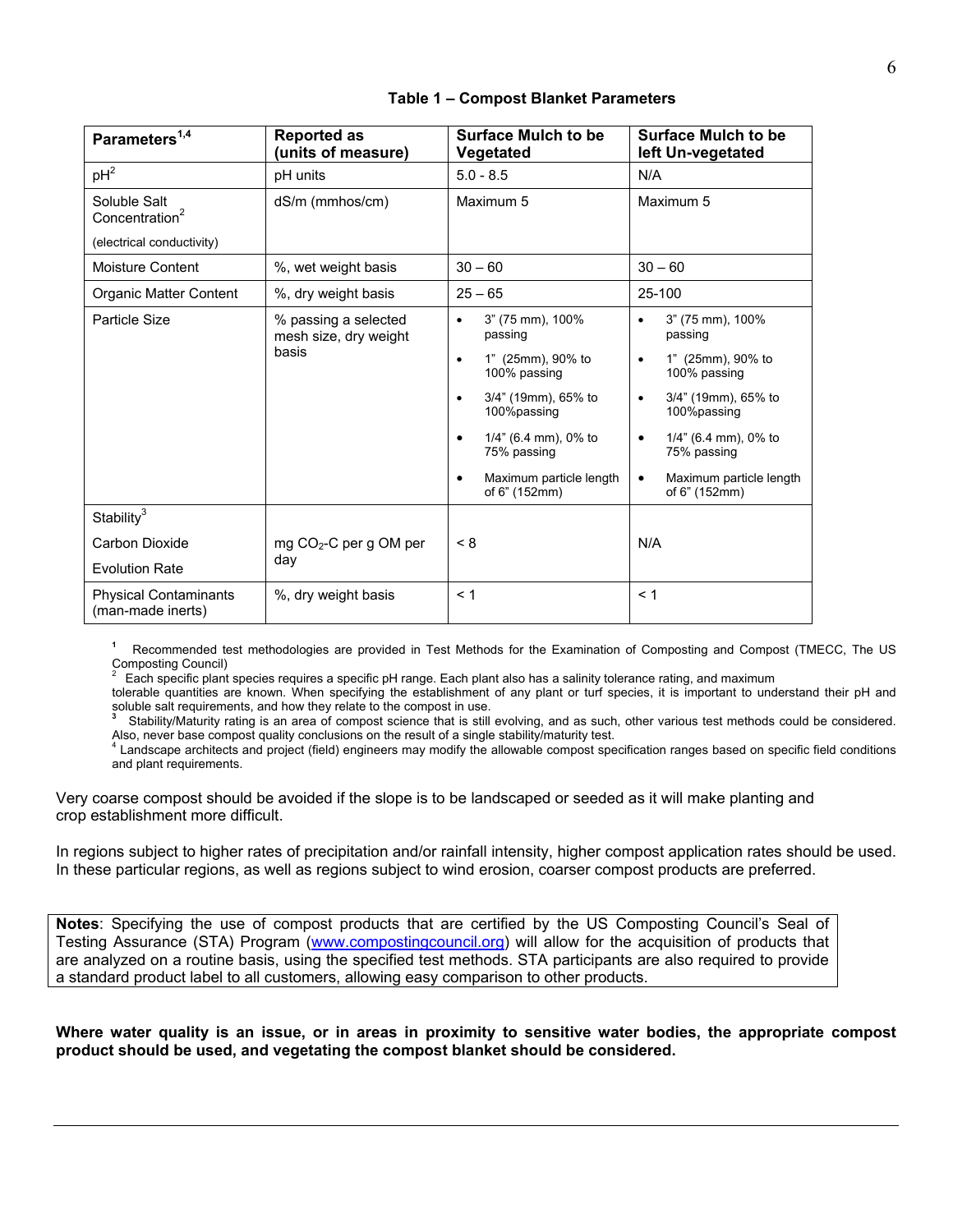#### **FIELD APPLICATION**

The following steps shall be taken for the proper installation of compost as a soil blanket for erosion/sediment control on sloped areas.

Slightly roughen (scarify) slopes and remove large clods, rocks, stumps, roots larger than 2 inches in diameter and debris on slopes where vegetation is to be established. This soil preparation step may be eliminated where approved by the Project Engineer or Landscape Architect/Designer, or where seeding or planting is not planned.

Where practical, track (compact) perpendicular to contours on the slope using a bulldozer before applying compost as soil blanket.

Apply compost at the rates specified in Table 2.

| Annual<br><b>Rainfall/Flow</b><br>Rate | <b>Total Precipitation</b><br>& Rainfall Erosivity<br>Index | <b>Application Rate</b><br>For Vegetated*<br><b>Compost Surface</b><br><b>Mulch</b> | <b>Application Rate</b><br><b>For Unvegetated</b><br><b>Compost Surface</b><br><b>Mulch</b> |
|----------------------------------------|-------------------------------------------------------------|-------------------------------------------------------------------------------------|---------------------------------------------------------------------------------------------|
| Low                                    | $1-25$ ",                                                   | $\frac{1}{2}$ - $\frac{3}{4}$ "                                                     | $1" - 1\frac{1}{2}"$                                                                        |
|                                        | 20-90                                                       | $(12.5$ mm - 19 mm)                                                                 | $(25 \, \text{mm} - 37.5 \, \text{mm})$                                                     |
| Average                                | $26-50$ ",                                                  | $\frac{3}{4}$ - 1"                                                                  | $1\frac{1}{2}$ – 2"                                                                         |
|                                        | 91-200                                                      | $(19$ mm - $25$ mm)                                                                 | $(37 \, \text{mm} - 50 \, \text{mm})$                                                       |
| High                                   | 51" and above,                                              | $1 - 2$ "                                                                           | $2 - 4"$                                                                                    |
|                                        | 201 and above                                               | (25 mm - 50 mm)                                                                     | $(50mm - 100mm)$                                                                            |

#### **Table 2 – Compost Blanket Application Rates**

\*these lower application rates should only be used in conjunction with seeding, and for compost blankets applied during the prescribed planting season for the particular region.

Compost blanket application rates should be modified based on specific site (e.g., soil characteristics, existing vegetation) and climatic conditions, as well as particular project related requirements. The severity of slope grade, as well as slope length, will also influence compost application rates.

In regions subjected to higher rates of precipitation and/or rainfall intensity, higher compost application rates should be used. In these regions, as well as those with spring snow melt, and on sites possessing severe grades or long slope lengths, the compost blanket may be used in conjunction with a compost filter berm. The filter berm may be 1-2 feet high (30 cm – 60 cm), by 2-4 feet wide (60 cm – 120 cm), and may be placed at the top or base (or both) of the slope. In these particular regions, as well as regions subject to wind erosion, coarser compost products are also preferred.

In regions subject to lower rates of precipitation and/or rainfall intensity, lower compost application rates may be used. Specific regions may receive higher rainfall rates, but this rainfall is received through low intensity rainfall events (e.g., the Northwestern U.S.). These regions may use lower compost application rates.

Compost shall be uniformly applied using an approved spreader unit, including bulldozers, side discharge manure spreaders, etc. Alternatively, apply compost using a pneumatic (blower) unit, or other unit that propels the product directly at the soil surface, thereby preventing water from moving between the soil-compost interface. Thorough watering may be used to improve settling of the compost. Apply compost layer approximately 3 feet (90 cm) over the top of the slope, or overlap it into existing vegetation.

On highly unstable soils, use compost in conjunction with appropriate structural measures.

Dry or hydraulic seeding may be completed following compost application, as required, or during the compost application itself, where a pneumatic unit is used to apply the compost.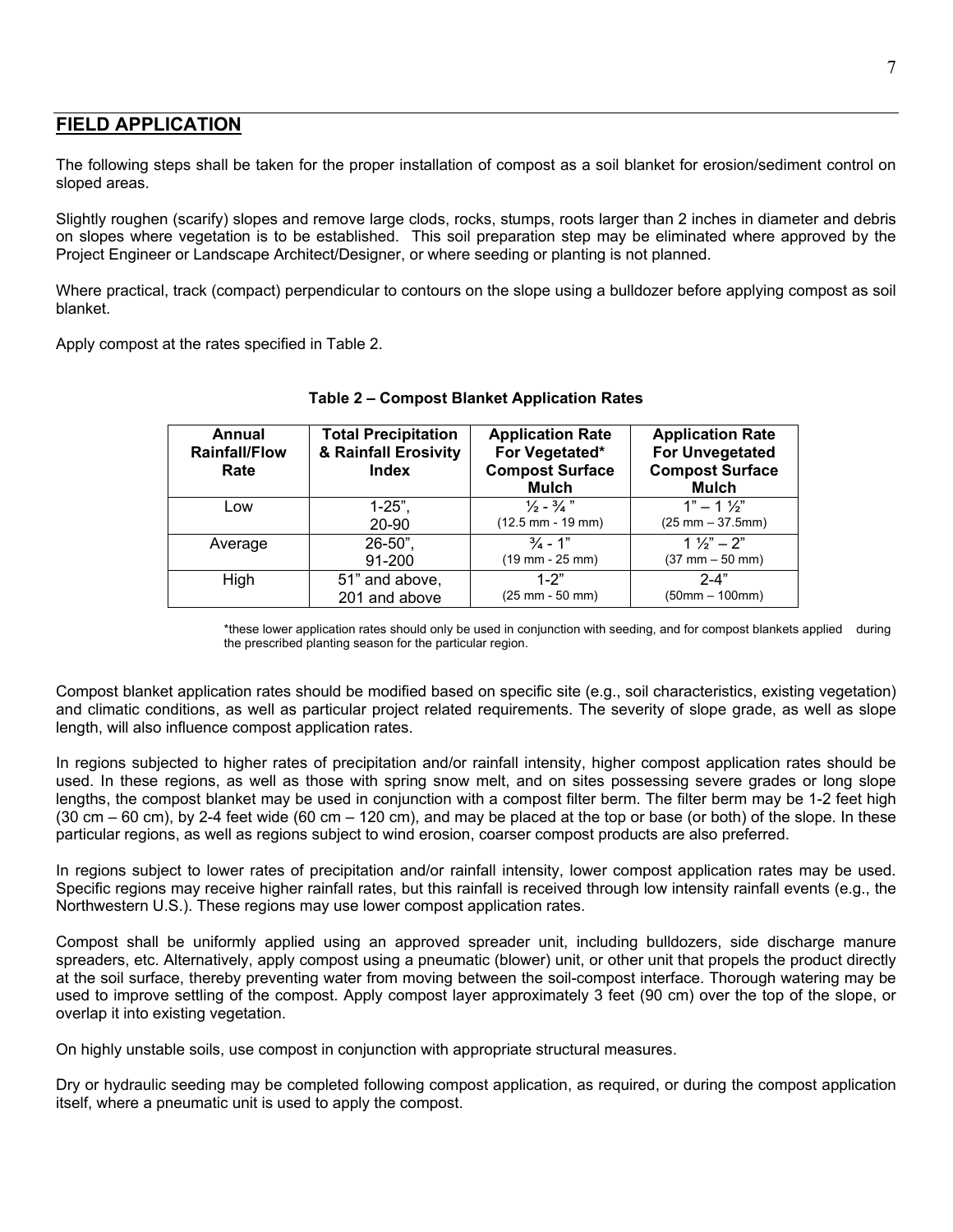# **APPENDIX FOR SPECIFICATIONS**

## **COMPOST SAMPLING AND CHARACTERIZATION OF COMPOST**

Sampling procedures to be used for purposes of this specification (and the Seal of Testing Assurance program) are as provided in 02.01 Field Sampling of Compost Materials, 02.01-B Selection of Sampling Locations for Windrows and Piles of the Test Methods for the Examination of Compost and Composting (TMECC), Chapter 2, Section One, Sample Collection and Laboratory Preparation, jointly published by the USDA and USCC (2002 publishing as a part of the USDA National Resource Conservation Technical Bulletin Series). The sample collection section is available online at http://tmecc.org/tmecc/.

Test Methods to be used for purposes of this specification are as provided in The Test Methods for the Examination of Compost and Composting (TMECC), Jointly published by the USDA and USCC (2002 publishing as a part of the USDA National Resource Conservation Technical Bulletin Series). A list of such methods is provided in the table below and online at http://tmecc.org/tmecc/.

| <b>Compost</b><br><b>Parameters</b>                                        | <b>Reported as</b>                                                               | <b>Test Method</b>    | <b>Test Method Name</b>                                                                   |
|----------------------------------------------------------------------------|----------------------------------------------------------------------------------|-----------------------|-------------------------------------------------------------------------------------------|
| pH                                                                         |                                                                                  | <b>TMECC 04.11-A</b>  | Electrometric pH<br>Determinations for Compost.<br>1:5 Slurry Method                      |
| Soluble salts                                                              | dS/m (mmhos/cm)                                                                  | <b>TMECC 04.10-A</b>  | <b>Electrical Conductivity for</b><br>Compost. 1:5 Slurry Method<br>(Mass Basis)          |
| Primary plant nutrients:                                                   | %, as-is (wet) & dry weight<br>basis                                             |                       |                                                                                           |
| Nitrogen                                                                   | <b>Total N</b>                                                                   | <b>TMECC 04.02-D</b>  | Nitrogen. Total Nitrogen by<br>Combustion                                                 |
| Phosphorus                                                                 | $P_2O_5$                                                                         | <b>TMECC 04.03-A</b>  | Phosphorus. Total<br>Phosphorus                                                           |
| Potassium                                                                  | K <sub>2</sub> O                                                                 | <b>TMECC 04.04-A</b>  | Potassium. Total Potassium                                                                |
| Calcium                                                                    | Ca                                                                               | <b>TMECC 04.04-Ca</b> | Secondary and Micro-Nutrient<br>Content. Calcium                                          |
| Magnesium                                                                  | Mg                                                                               | <b>TMECC 04.04-Mq</b> | Secondary and Micro-Nutrient<br>Content. Magnesium                                        |
| Moisture content                                                           | %, wet weight basis                                                              | TMECC 03.09-A         | <b>Total Solids and Moisture at</b><br>$70\pm5$ °C                                        |
| Organic matter content                                                     | %, dry weight basis                                                              | <b>TMECC 05.07-A</b>  | Matter Method. Loss On<br>Ignition Organic Matter<br>Method                               |
| Particle size                                                              | Screen size passing through                                                      | <b>TMECC 02.12-B</b>  | Laboratory Sample<br>Preparation. Sample Sieving<br>for Aggregate Size<br>Classification. |
| Stability (respirometry)                                                   | mg CO <sub>2</sub> -C per g TS per day<br>mg CO <sub>2</sub> -C per g OM per day | <b>TMECC 05.08-B</b>  | Respirometry. Carbon<br>Dioxide Evolution Rate                                            |
| Maturity (Bioassay)<br>Percent Emergence<br><b>Relative Seedling Vigor</b> | % (average)<br>% (average)                                                       | <b>TMECC 05.05-A</b>  | <b>Biological Assays</b> . Seedling<br><b>Emergence and Relative</b><br>Growth            |

#### **Test Methods for Compost Characterization**